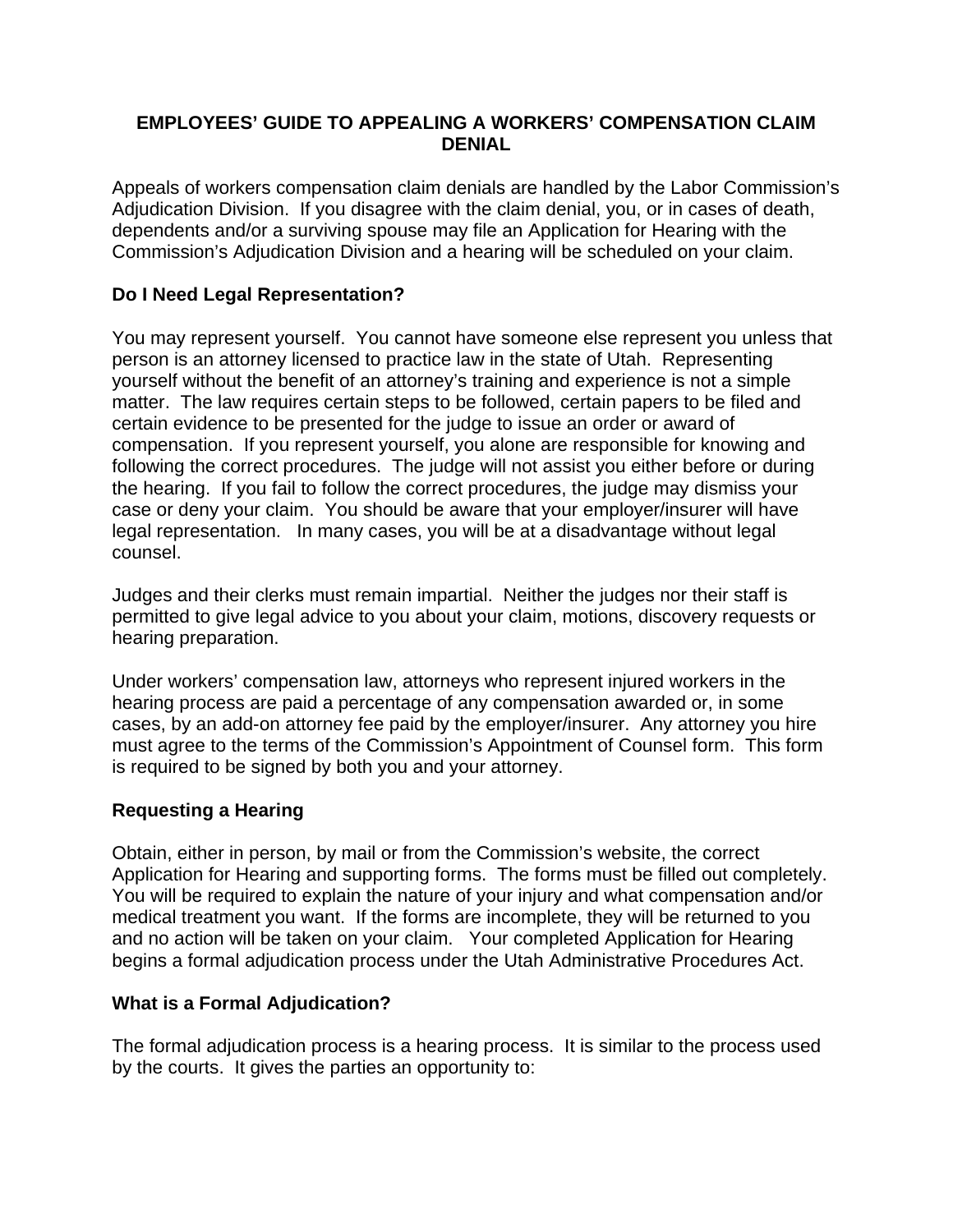- Outline their claims in writing
- Exchange, gather and disclose information using Commission rules
- File motions to compel the other party's cooperation with Commission
- rules
- File motions asking the judge to make preliminary rulings on the case
- Hold an evidentiary hearing

### **What Happens When I File My Application for Hearing?**

You may file your Application for Hearing by mail, fax, in person at the Commission or email it to [casefiling@utah.gov](mailto:casefiling@utah.gov) 

When you file a completed Application for Hearing, an Order is sent to the employer and insurer ordering them to file an Answer to your claim. The Answer will admit or deny the facts you included on your Application for Hearing and will also state the reasons ("defenses") why your claim should be denied.

Once an Answer has been filed, you must send copies of anything you file with the Commission to the attorney(s) representing the employer/insurer. If you move or change your address after filing your Application for Hearing, you must give written notice of your new address, telephone number and email address to the Commission and to all other parties.

A hearing will be scheduled once the employer/insurer files an Answer. This hearing will be at least 4 months from when the Answer is filed. Because hearings are scheduled so far in advance, you are expected to be prepared to present evidence, including witnesses and exhibits if necessary, to support your claim. Also, during this time, the parties may exchange information through a process called "discovery."

### **What is "Discovery"?**

"Discovery" is a term given to the gathering and exchange of information by the parties to prepare for an evidentiary hearing. You may be mailed written discovery requests by the employer/insurer that require you to send them written answers to questions and produce documents in your possession. You may also be required to attend a deposition scheduled by the employer/insurer. At a deposition, you will be placed under oath and asked questions with a court reporter present to record the proceeding. Depositions of witnesses may also be taken during this period. The employer/insurer can also require you to attend a medical examination by a doctor of their choosing, sometimes referred to as an independent medical evaluation ("IME").

You are required to follow Commission rules that govern the discovery process. Failure to participate in discovery by failing to file timely and complete responses and/or failure to attend your scheduled deposition and/or failure to attend the medical examination may cause your case to be dismissed.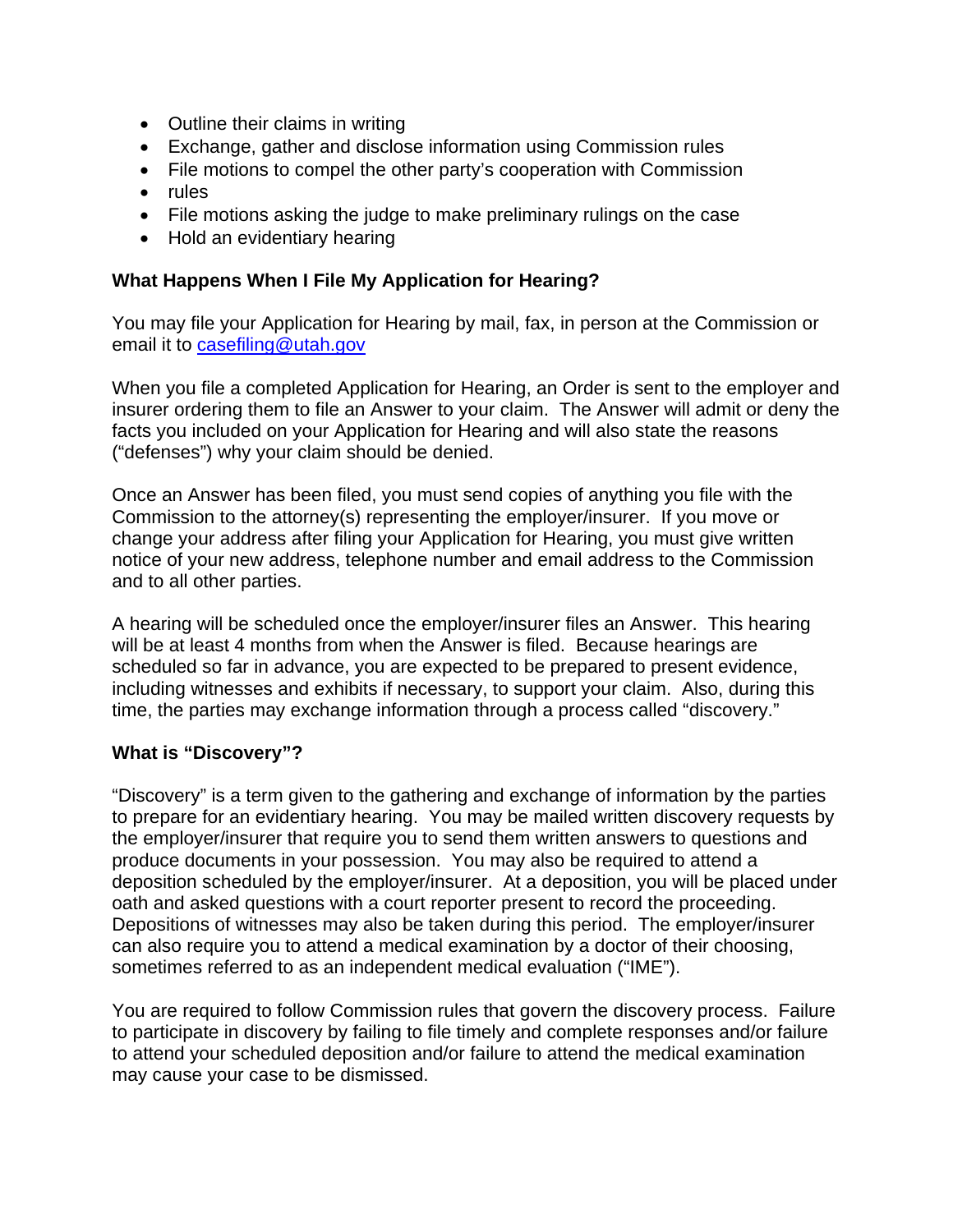#### **Motions**

A motion is a written request to the judge asking that the request be granted. For example, if you fail to cooperate in the discovery process, the employer/insurer's attorney will file a motion asking the judge to order you to cooperate.

The rules give the party not making the motion 10 days to file a written response to the motion. If you disagree with what is asked for in a motion, this is your chance to explain to the judge why you disagree.

#### **Hearing**

The hearing is a formal hearing similar to hearings held in court. You will have the opportunity to tell the judge your side of the case. During the hearing, you will present evidence or witnesses on your behalf. The employer/insurer may ask the witnesses questions and present their own evidence and witnesses. You may ask the employer/insurer's witnesses questions about their testimony. When it is your turn to ask questions, you must only ask questions. You cannot make statements or be argumentative, even if you do not agree with the testimony.

At the hearing, you must prove the employer/insurer owes you workers' compensation benefits for your claim to be granted. You must have the evidence to prove your case. You will need to be fully prepared to give testimony, call and/or question witnesses who testify, submit relevant documentary evidence and make legal arguments in support of your claim.

Hearings are scheduled for a minimum of 2 hours. You must be on time for your hearing. If you are late, or if you fail to appear, your case may be dismissed.

Witnesses who do not want to voluntarily testify at the hearing may be compelled to attend the hearing by subpoena. All subpoenas must be prepared using the Commission's subpoena form and be approved by the judge. Subpoenas must be submitted for approval more than 14 days prior to the scheduled hearing. Once approved, it is your responsibility to have the subpoena served upon the witness. All costs associated with subpoenas and witnesses are the responsibility of the person requesting the subpoena.

It is important to be fully prepared for a hearing. It will not be rescheduled if you find yourself unprepared to present your case or did not anticipate the evidence or legal argument made by the employer/insurer's legal counsel. The hearing also becomes the final record of your claim. Any subsequent appeal will be based upon the evidence presented at this hearing.

The judge will not announce a decision at the hearing. The judge will issue a written decision that will be mailed to parties and legal counsel.